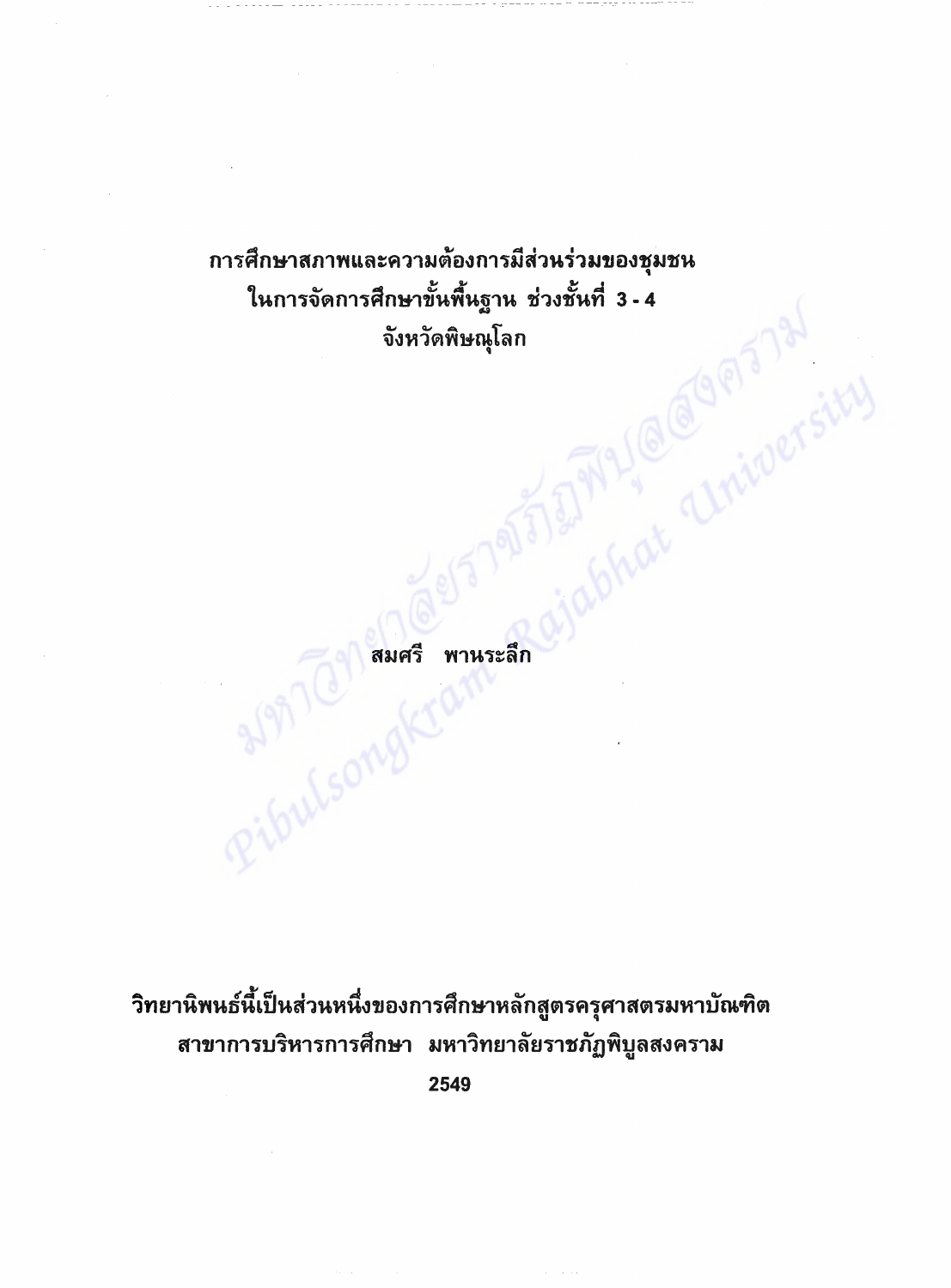## A STUDY OF STATES AND REQUIMENT OF COMMUNITY FOR EDUCATION MANAGEMENT PARTICIPATION<br>FOR 3<sup>rd</sup>-4<sup>th</sup> BSSIC EDUCATIONAL LEVELS<br>IN PHITSANULOK POVINCE FOR 3<sup>rd</sup>-4<sup>th</sup> BSSIC EDUCATIONAL LEVELS IN PHITSANULOK POVINCE

Somsri Panraluk

A Thesis Submitted in Partial Fulfilment of the Requirement for the Degree of Master of Education Field in Education Administration Rajabhat Phibulsongkram University 2006